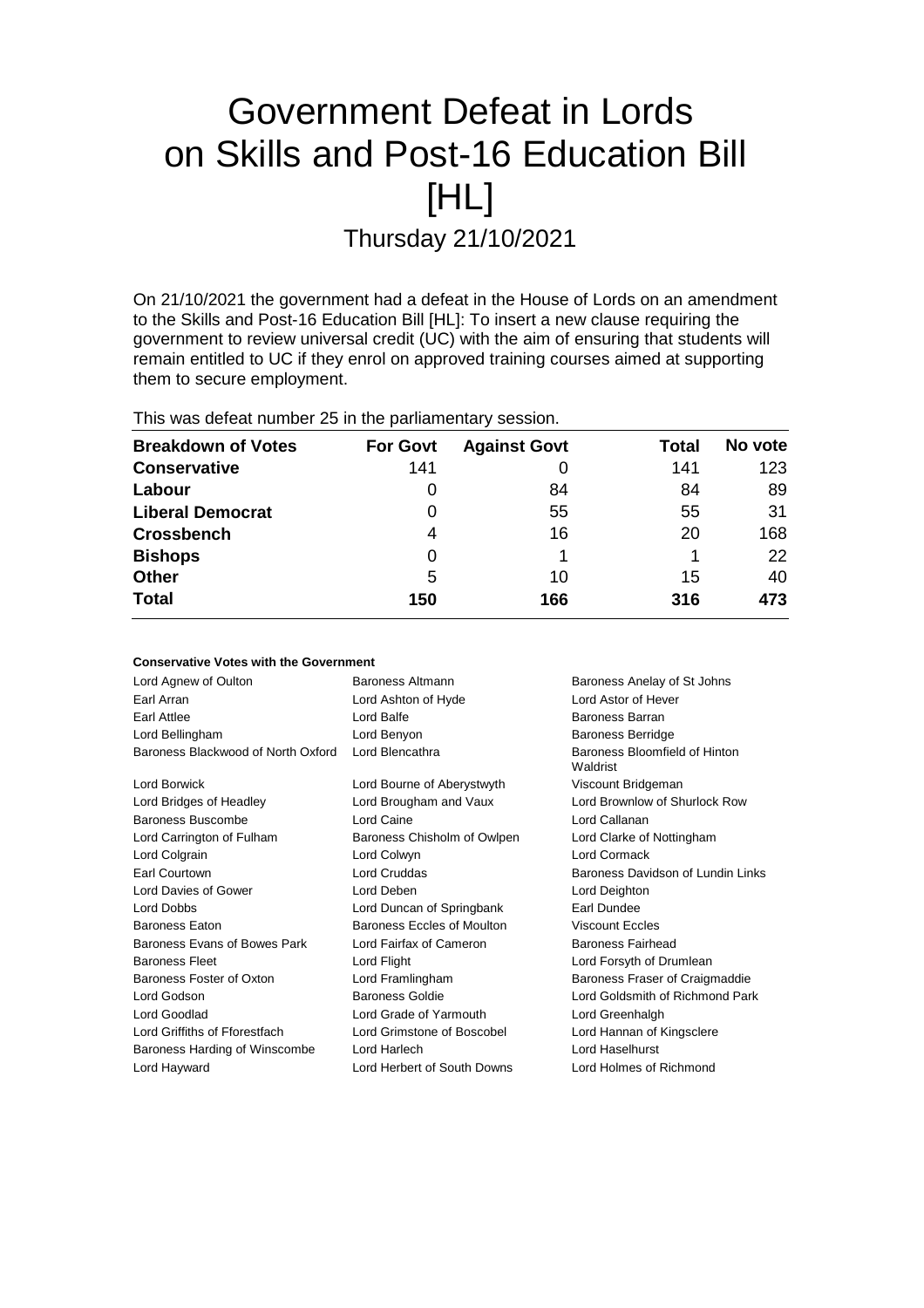Lord Kamall Lord King of Bridgwater Lord Kirkhope of Harrogate Lord Lancaster of Kimbolton Lord Lang of Monkton Lord Leigh of Hurley Lord Lingfield Lord Lucas Lord Mackay of Clashfern Lord Mancroft Baroness Manzoor Lord McColl of Dulwich Baroness McGregor-Smith Lord McLoughlin Baroness Meyer Baroness Morgan of Cotes **Lord Moylan** Lord Moynihan **Lord Moynihan** Lord Naseby **Lord Nash Baroness Neville-Jones** Lord Nash Baroness Neville-Jones Baroness Neville-Rolfe **Baroness Nicholson of Winterbourne** Lord O'Shaughnessy Lord Parkinson of Whitley Bay Baroness Pidding Theorem Cord Polak Lord Popat Lord Porter of Spalding Lord Randall of Uxbridge Baroness Rawlings **Rawlings Lord Reay 19 Search 20 Baroness Redfern** Lord Ribeiro Viscount Ridley Lord Risby Lord Robathan Baroness Rock Baroness Sanderson of Welton Lord Sandhurst Lord Sarfraz Lord Sassoon Baroness Scott of Bybrook Baroness Seccombe Lord Selkirk of Douglas Baroness Shackleton of Belgravia Lord Sharpe of Epsom Lord Sheikh Lord Sherbourne of Didsbury Lord Smith of Hindhead Lord Spencer of Alresford Baroness Stedman-Scott Lord Stewart of Dirleton Baroness Stowell of Beeston Baroness Stroud Lord Suri Lord Taylor of Holbeach Viscount Trenchard Lord True Baroness Vere of Norbiton Baroness Verma Lord Vinson Lord Wei Lord Wharton of Yarm Lord Willetts Baroness Williams of Trafford Lord Wolfson of Tredegar Lord Young of Cookham Viscount Younger of Leckie

Lord Horam **Lord Howell of Guildford** Lord Hunt of Wirral<br>
Lord James of Blackheath **Baroness Jenkin of Kennington** Lord Jopling Baroness Jenkin of Kennington Lord Jopling

# **Conservative Votes against the Government**

### **Labour Votes with the Government**

**Labour Votes against the Government**

**Lord Adonis Lord Alli Baroness Amos** Lord Anderson of Swansea **Baroness Andrews** Baroness Andrews Baroness Armstrong of Hill Top Lord Bassam of Brighton **Lord Berkeley Baroness Blake of Leeds Baroness Blake of Leeds** Lord Boateng Lord Bradley Lord Browne of Ladyton Lord Carter of Coles **Baroness Chakrabarti** Baroness Chapman of Darlington Baroness Cohen of Pimlico **Lord Collins of Highbury** Baroness Corston Lord Davies of Brixton **Lord Davies of Oldham** Baroness Donaghy Baroness Drake **Lord Elder** Lord Elder **Lord Faulkner of Worcester** Lord Foulkes of Cumnock Lord Glasman Baroness Golding Lord Griffiths of Burry Port Lord Grocott Lord Harris of Haringey Lord Haworth **Baroness Hayman of Ullock** Baroness Hayter of Kentish Town Baroness Healy of Primrose Hill Lord Hendy Contract Report Baroness Henig Lord Hollick Lord Howarth of Newport Lord Hunt of Kings Heath Baroness Jones of Whitchurch Lord Jones Lord Jordan Lord Kennedy of Southwark Baroness Kennedy of The Shaws Lord Khan of Burnley Baroness Lawrence of Clarendon Lord Layard Lord Levy Lord Liddle Baroness Lister of Burtersett Lord Mandelson Lord Maxton Lord McAvoy Lord McConnell of Glenscorrodale Baroness McIntosh of Hudnall Lord McKenzie of Luton Lord McNicol of West Kilbride Baroness Merron Lord Monks Baroness Osamor Lord Pendry **Baroness Pitkeathley Baroness Pitkeathley Lord Ponsonby of Shulbrede** Baroness Prosser **Baroness Quin** Baroness Quin Baroness Ramsay of Cartvale Baroness Ritchie of Downpatrick Lord Rosser **Baroness Sherlock** Baroness Sherlock Lord Sikka **Baroness Smith of Basildon** Lord Snape Viscount Stansgate **Baroness Thornton** Controller Lord Touhig